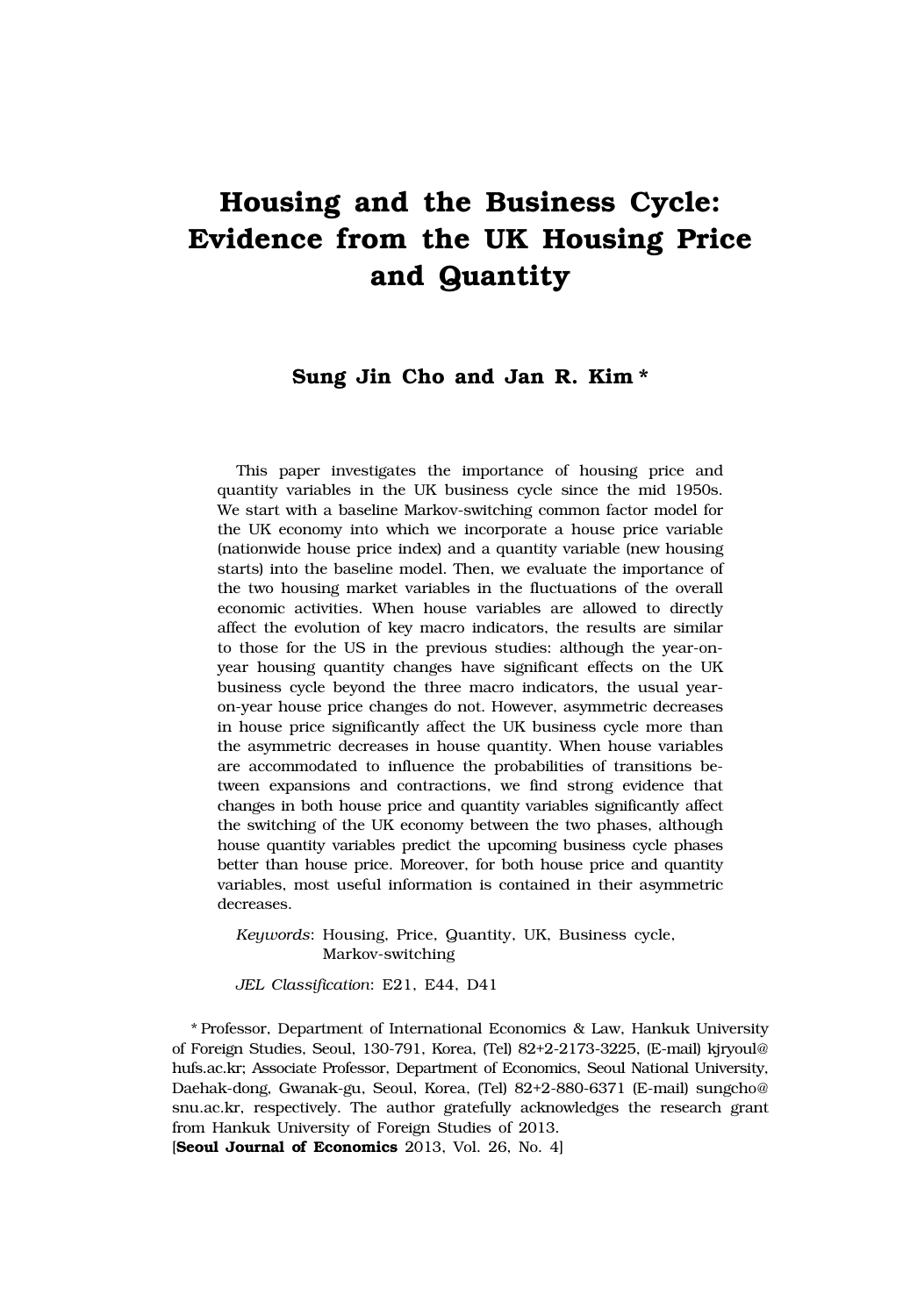## **I. Introduction**

The extended period of sharp and continued house price increases, coupled with the booming investment in residential construction since the mid 90s has engendered a plethora of studies on the link between the housing market and the macroeconomy. As summarized in the satisfactory survey by Muellbauer and Murphy (2008), housing markets and the rest of the economy interact in multiple ways. However, if we concentrate on the effects of housing price on macroeconomic activities, we seem to have reached a wide consensus on the theoretical front. The "wealth effects" channel emphasizes price appreciation, which causes subsequent increases in the wealth of homeowners, a direct extension of the permanent income hypothesis. More recent research, such as those by Aoki *et al.* (2004) and Iacoviello (2005), suggest that innovations in housing finance allow homeowners to use their homes as collateral to loosen their borrowing constraints.

Unlike the general agreements revolving around the presence of the house price-macroeconomy relation in the theoretical front, the empirical evidence on the role of house prices over the business cycle remains mixed. For example, Davis and Heathcote (2005) find a contemporaneous correlation between the nationwide house prices in the US and output as high as 65% over the 1971-2001 period. However, Kan *et al.* (2004) find that the contemporaneous correlation between house prices and output growth is merely 15% or smaller on average in about 50 major US cities. Recently, Leamer (2007) challenged the traditional view on the role of house prices, arguing that housing markets are grossly understudied by macroeconomists interested only in understanding business cycles. He reported several stylized facts about the behavior of the US housing market over the business cycle, claiming that i) housing investment leads the business cycle, and a fall in residential investment is a reliable harbinger of a recession, and ii) volumes, rather than prices, in the housing sector are what matter for business cycles. Supporting the second stylized fact, he pointed out that eight out of ten US postwar recessions have been preceded by substantial problems in quantity variables such as housing investment and consumer durables. Alvarez *et al.* (2009) (for the Eurozone) and Alvarez and Cabrero (2010) (for Spain) provided similar evidence highlighting the leading nature of housing market cycles with respect to business cycles, which reflects the cyclical features of a variety of housing market indicators such as hous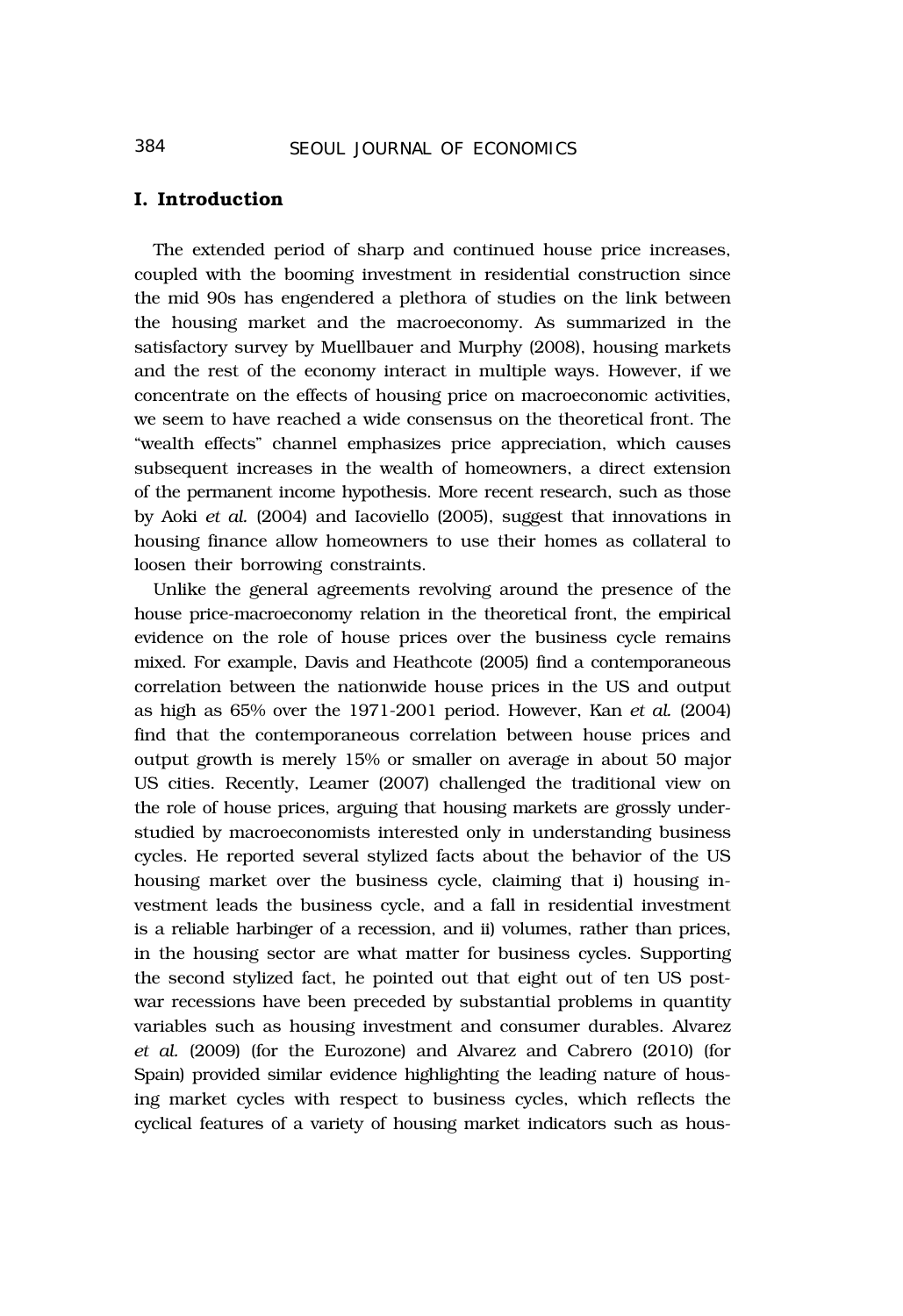ing starts, housing permits, and the amount of residential investment. The aim of this paper is to further our understanding of the relation between housing and overall economic activities. Using the UK quarterly data over the 1956-2011 period, we revisit the issue raised by Leamer

(2007) regarding the importance of housing market variables for overall economic activities. More specifically, by investigating how housing price and quantity compare in terms of their effect on the overall UK business cycle, we attempt to study whether the decline in house prices plays a key role in driving the business cycle, or whether the fluctuations in housing quantities serve as the main driving force behind the UK business cycle.

We start with a baseline Markov-switching common factor model for the UK economy that captures two main features of business cycles, *i.e.*, the co-movements of key macro indicators and their asymmetric development between expansions and recessions. The baseline model is then estimated using the key macro variables such as real output, consumption, and investment. We then augment the baseline model in two ways. First, we allow housing variables to directly influence the individual macro variables in the mean equations. In the second extension, house market variables are allowed to affect the probabilities of switching between expansion and recession phases. Next, we compare the results from the two extended models with those of the baseline model. If the extended models yield significantly different results from those of the baseline model, we can conclude that the house market contains additional information for describing the UK business cycles beyond those stated by individual indicators. By comparing the relative importance of housing price and quantity variables, we can also check the validity or Leamer's claim (2007) regarding the UK economy.

The results for the first strand of extended models corroborate the claim of Leamer (2007), who stressed the importance of the housing quantity variable. In particular, although the growth in housing price does not provide additional information about the business cycle, the housing quantity variable can explain the business cycle beyond the three macro indicators. If measured in terms of asymmetric decreases, similar to Mork (1989) and Hamilton (2003), both housing price and quantity variables significantly affect the evolution of the UK business cycle, with housing price having a greater effect than house quantity. For the second extension, the results support the relevance of both house price and quantity growth in governing the transition of the economy from the recession to the expansion phases. An interesting finding is that while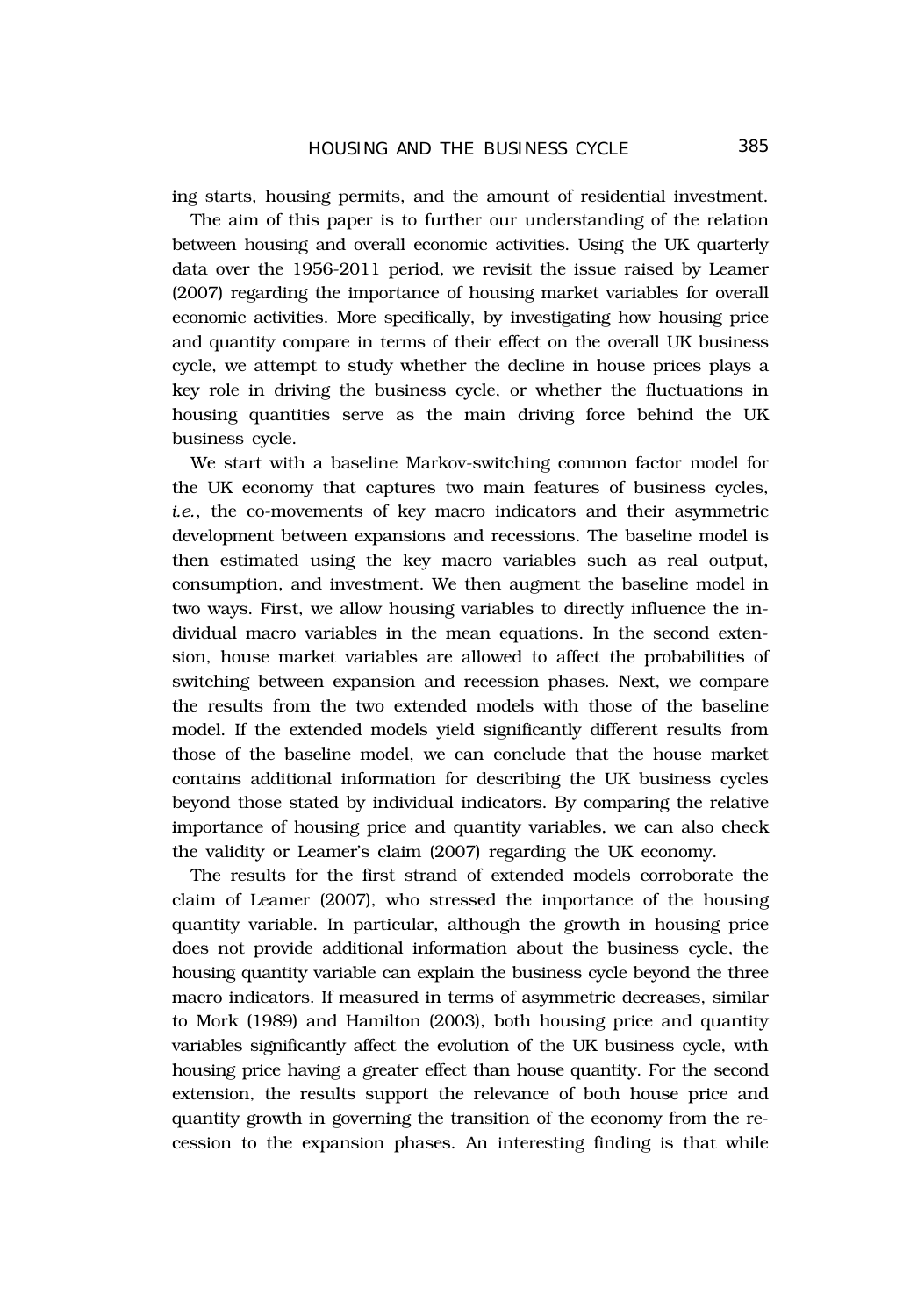# 386 *SEOUL JOURNAL OF ECONOMICS*

the movement in house price affects the probabilities of both phases in the next period, only when the current phase of the economy is in expansion, the movement in housing quantities provides useful signals for the upcoming business cycle phases regardless of the current phase of the economy. These two features turn out to be preserved even when the asymmetric decreases in the housing sector variables are employed.

The remainder of the paper proceeds as follows: Section II presents the structure of the baseline model and the extended models, Section III discusses the estimation results for the extended models and evaluates the importance of house price and quantity variables, and Section IV concludes.

# **II. The Models**

#### *A. Baseline Model*

As the baseline model for the UK economy, we employ a Markovswitching common factor model similar to those used by Kim and Piger (2002) and Senyuz (2011). We assume that two unobserved components drive the logarithms of real output  $(y_t)$ , consumption  $(c_t)$ , and investment (*it*) up to their idiosyncratic disturbances given as follows:

$$
y_t = \gamma_y x_t + \lambda_y z_t + e_{y,t}, \qquad (1)
$$

$$
c_t = \gamma_c x_t + e_{c,t},\tag{2}
$$

$$
i_t = \gamma_i x_t + \lambda_i z_t + e_{i,t}, \qquad (3)
$$

where  $x_t$  is the trend or the permanent component of the business, and  $z_t$  denotes its transitory component. Similar to previous studies (Kim and Piger 2002; Senyuz 2011), we specify consumption in equation (2) as a proxy for the common stochastic trend among the three variables. The specifications for the permanent component, output, and consumption are motivated by the permanent income hypothesis and empirical findings in Fama (1992) and Cochrane (1994), which show that consumption represents the trend in output well. The factor loading coefficients  $(\gamma_j, \lambda_j)$  for  $j=y, \, c, \, i$  measure the sensitivity of the three macroeconomic variables to the two unobserved components. To allow consumption for its own short-run dynamics as found in earlier literature (*e.g.*, Fama 1992), we separately model its transitory variation via the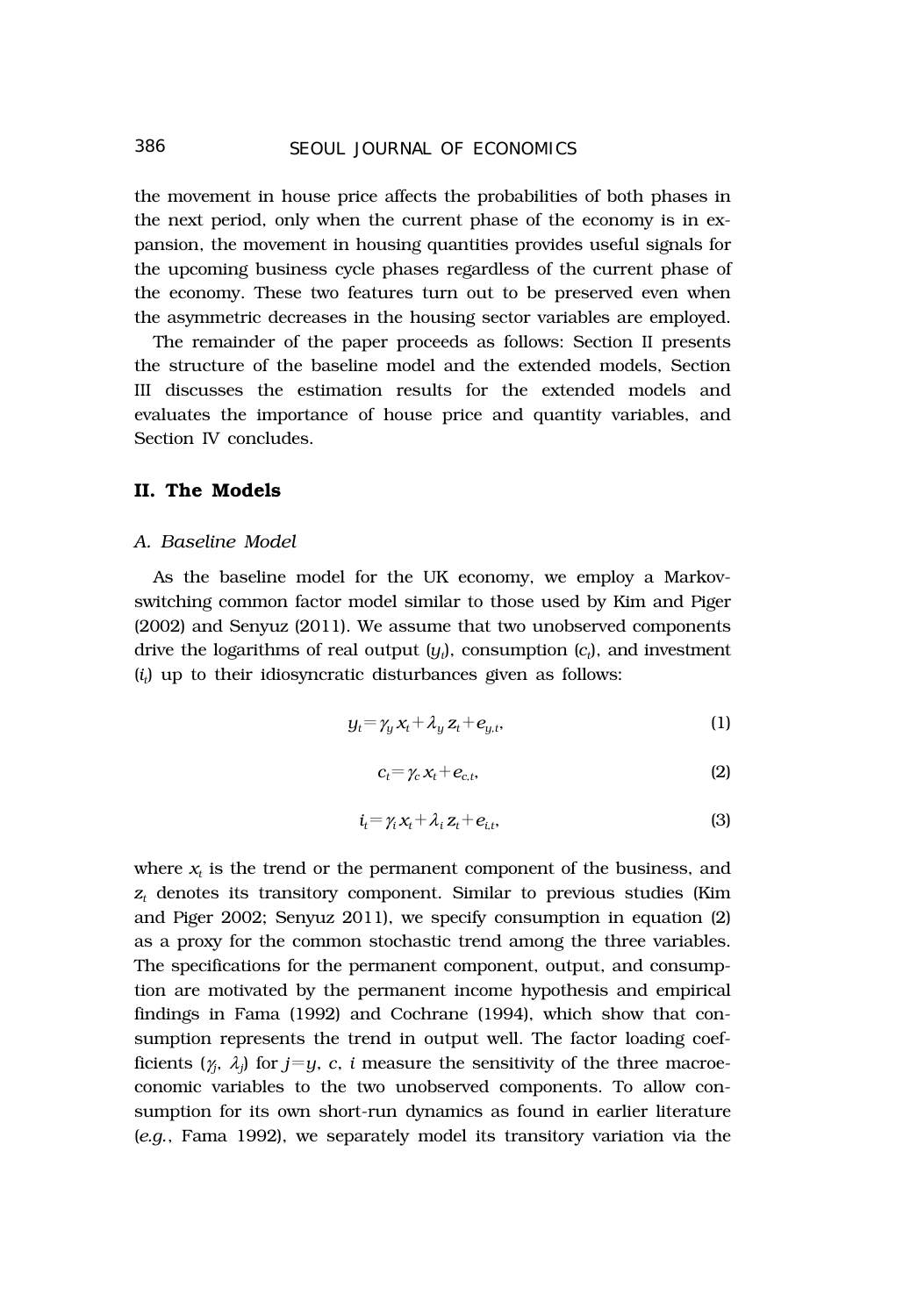idiosyncratic error term  $e_{ct}$ .

The two unobserved components and idiosyncratic disturbances are specified as follows:

$$
x_t = \mu(S_t) + x_{t-1} + v_t, \quad v_t \text{ with } (0, \sigma_v^2), \tag{4}
$$

$$
\mu(S_t) = \mu_0 \cdot (1 - S_t) + \mu_1 \cdot S_t, \quad \mu_1 < \mu_0,
$$
 (5)

$$
\phi(L)z_t = \tau \cdot S_t + u_t, \quad \tau < 0, \quad u_t \sim \text{iiN} \ (0, \ \sigma_u^2), \tag{6}
$$

$$
\psi_j(L)e_{j,t}= \varepsilon_{j,t}, \quad \varepsilon_{j,t} \text{ with } (0, \sigma_j^2), \quad j=y, \text{ c, i, } (7)
$$

where the permanent component  $x_t$  is assumed to be a random walk with drift. The lag polynomials in equations (6) and (7) are assumed to imply stationary AR processes, and the idiosyncratic disturbance terms  $\varepsilon_{j,t}$  are correlated neither with one another nor with  $(v_t, u_t)$  at any leads and lags. We allow for the interdependence between the two unobserved components via contemporaneous correlation coefficient  $\rho = \text{corr}(v_t, u_t)$ , similar to Morley *et al.* (2003).

To incorporate the inherently different dynamics of the business cycle across the expansion and recession phases, we assume that the hidden state variable  $S_t$  characterizes the phases of the two components  $x_t$  and  $z_t$  in Equations (5) and (6), respectively. More specifically,  $S_t = 1$  indicates low growth or a recession. Thus,  $\mu_1$  is interpreted as the trend growth rate during recessions, similar to Hamilton (1989), and  $\tau$ <0 measures the size of temporary pluck during recession, similar to Friedman (1993). We close the baseline model by specifying the evolution of St as a first order two-state Markov process with the following transition probabilities:

$$
Pr[S_t = 0 | S_{t-1} = 0] = \frac{\exp(q_0)}{1 + \exp(q_0)} = q,
$$
\n(8)

$$
\Pr[S_t = 1 \mid S_{t-1} = 1] = \frac{\exp(p_0)}{1 + \exp(p_0)} = p. \tag{9}
$$

#### *B. Extended Models*

We extend the baseline model in two ways to allow for the role of housing sector variables. In the first strand of extended models, the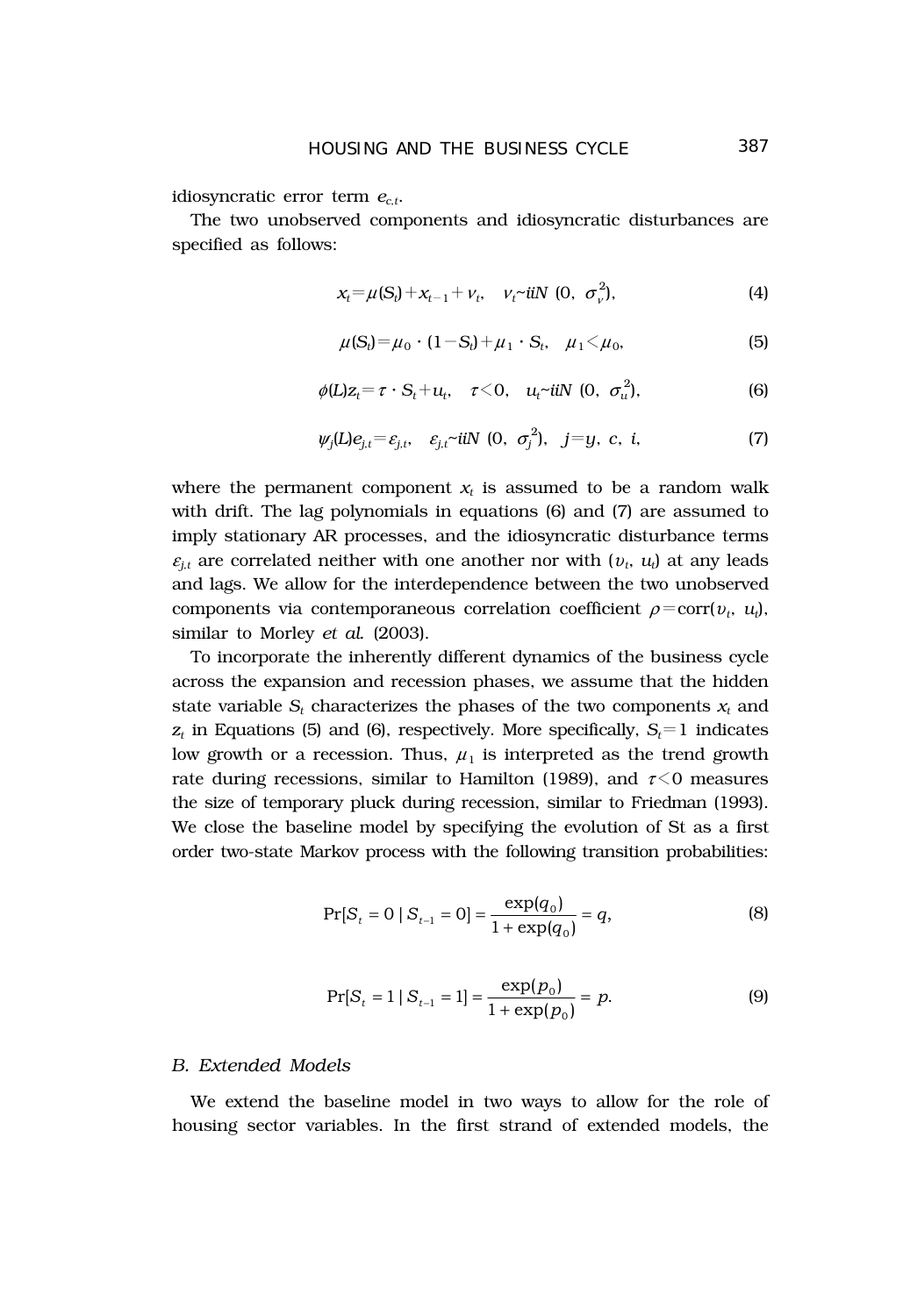# 388 *SEOUL JOURNAL OF ECONOMICS*

mean equations (1) to (3) for the individual series are modified as follows:

$$
y_t = \gamma_y x_t + \lambda_y z_t + \beta_y H_{t-1} + e_{y,t}, \qquad (10)
$$

$$
c_t = \gamma_c x_t + \beta_c H_{t-1} + e_{c,t}, \qquad (11)
$$

$$
i_t = \gamma_i x_t + \lambda_i z_t + \beta_i H_{t-1} + e_{i,t}, \qquad (12)
$$

where  $H_t$  denotes the control variable that captures the influence of the housing market variables in the business cycle. Equations (10)-(12), (4)-(7), and (8)-(9) constitute the first strand of the extended models.

We consider two specifications in the construction of the control variable  $H_t$  in equations (10) to (12). First, we use the usual year-on-year growth rates of the house price variable  $(P_t^H)$  or the quantity variable  $(Q_t^H)$ , which are constructed as  $H\!P_t^0\!=\!\sum_{i=0}^4\Delta \log \! (P_{t-i}^H)$  and  $H\!Q_t^0\!=\!\sum_{i=0}^4\Delta \log \! (Q_{t-i}^H)$ , respectively. We label the corresponding extended models HP-M[1] and HQ-M[1], depending on whether house price or quantity variable is incorporated in the mean equation. Moreover,  $H_t$  allows for the asymmetry in the effects of the house variables on the business cycle, similar to Mork (1989) and Hamilton (2003), where the relation of the business cycle with the increases in house price or quantity can be inherently different from that with their decreases.<sup>1</sup> Therefore, we employ  $H\!P_t^- \!=\! -\!\max{(H\!P_t^0,0)}$ and  $H Q_t^- \! = \! -\max{(H Q_t^0, \; 0)}$ , as measures of the *asymmetric decreases* (in absolute values) in house price and quantity variables, respectively. The extended models of this kind are called HP-M[2] and HQ-M[2].

The second strand of extended models is motivated by a limitation in the first strand: the housing market movements are prevented from directly affecting the business cycle phases because the transition probabilities are still assumed to be fixed. Therefore, in our second extension, we follow Filardo (1994) and relax the time-invariant transition probabilities assumption of the Markov state variable as follows:

$$
\Pr[S_t = 0 \mid S_{t-1} = 0, H_{t-1}] = \frac{\exp(q_0 + q_1 H_{t-1})}{1 + \exp(q_0 + q_1 H_{t-1})} = q(t),\tag{13}
$$

1 Hori and Satosh (2004) argue that that the marginal propensity to consume out of stock price and real estate price since the "lost decade of 1990s" are slightly higher than previous estimates, suggesting asymmetry in the wealth effects.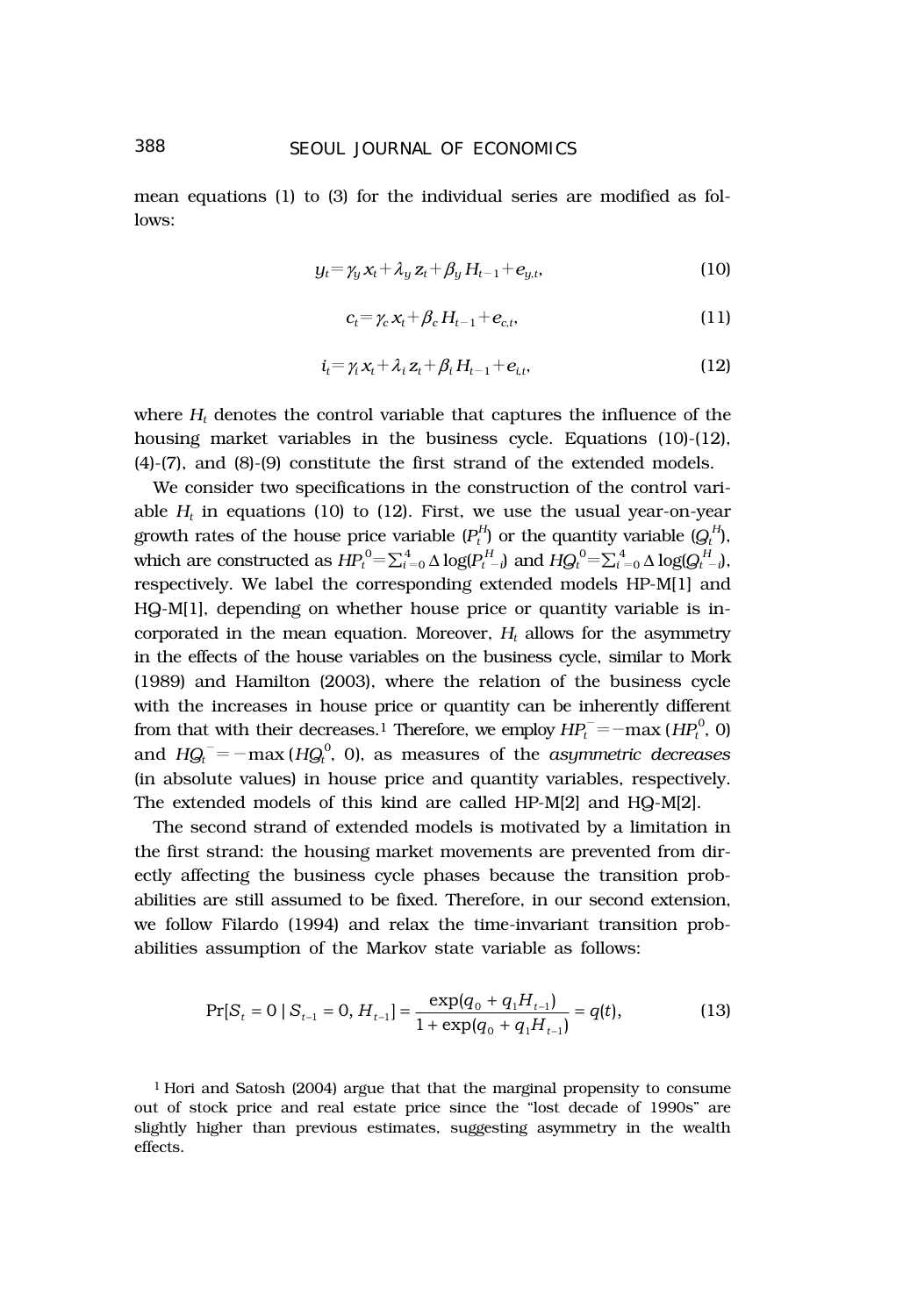| OUMMARI UF MULLELO                        |                 |            |                                                                                                                                                    |              |  |  |  |  |  |
|-------------------------------------------|-----------------|------------|----------------------------------------------------------------------------------------------------------------------------------------------------|--------------|--|--|--|--|--|
| $H_{t-1}$ in the mean equations           |                 |            |                                                                                                                                                    |              |  |  |  |  |  |
| Model                                     | $HP-M[1]$       | $HQ-M[1]$  | $HP-M[2]$                                                                                                                                          | $HQ-M[2]$    |  |  |  |  |  |
|                                           | $HP^0$<br>$t=1$ | $HQ_t^0$   | $HP_t^-$<br>$H_t$ is $= \sum_{i=1}^{4} \Delta \log(P_{t-i}^H)$ $= \sum_{i=1}^{4} \Delta \log(Q_{t-i}^H)$ $= -\max(HP_t^0, 0)$ $= -\max(HQ_t^0, 0)$ | $HQ_t^-$     |  |  |  |  |  |
| $H_{t-1}$ in the transition probabilities |                 |            |                                                                                                                                                    |              |  |  |  |  |  |
| Model                                     | $HP-TPI1$       | $HQ-TP[1]$ | $HP-TP[2]$                                                                                                                                         | $HQ - TP[2]$ |  |  |  |  |  |
| $H_t$ is $\cdots$                         | $HP^0$          | $HQ_t^0$   | $HP_t^-$<br>= $\sum_{i=1}^{4} \Delta \log(P_{t-i}^H)$ = $\sum_{i=1}^{4} \Delta \log(Q_{t-i}^H)$ = $-\max(HP_t^0, 0)$ = $-\max(HQ_t^0, 0)$          | $HQ_t^-$     |  |  |  |  |  |

**TABLE 1** SUMMARY OF MODELS

$$
\Pr[S_t = 1 \mid S_{t-1} = 1, H_{t-1}] = \frac{\exp(p_0 + p_1 H_{t-1})}{1 + \exp(p_0 + p_1 H_{t-1})} = p(t). \tag{14}
$$

where the significant estimates for  $(q_1, p_1)$  imply the importance of house market variables in governing the switching between the two business cycle regimes. Equations (1)-(3), (4)-(7), and (13)-(14) constitute the second strand of extended models. For the specifications of  $H_t$  in modified equations (13)-(14), we follow the same approach as in the first strand. The resulting four extended model versions are labeled HP-TP[1], HQ-TP[1], HP-TP[2] and HQ-TP[2], respectively, depending on whether the housing price or quantity variables is employed in forming the variations. Table 1 below summarizes the specifications of all of the extended models considered.

To estimate the parameters of the baseline and the extended models, we cast them into appropriate state space forms and apply the method of Kim (1994). Based on the estimation results, inferences can be drawn regarding the unobserved common factor and its latent phases. Intuitively, if the housing variables do not contribute a better explanation of the business cycle on top of those by the macro indicators, the estimated coefficients of  $\beta_j$  or ( $q_1$ ,  $p_1$ ) become insignificant, and the difference between the overall fits of the extended models and the baseline model will be trivial.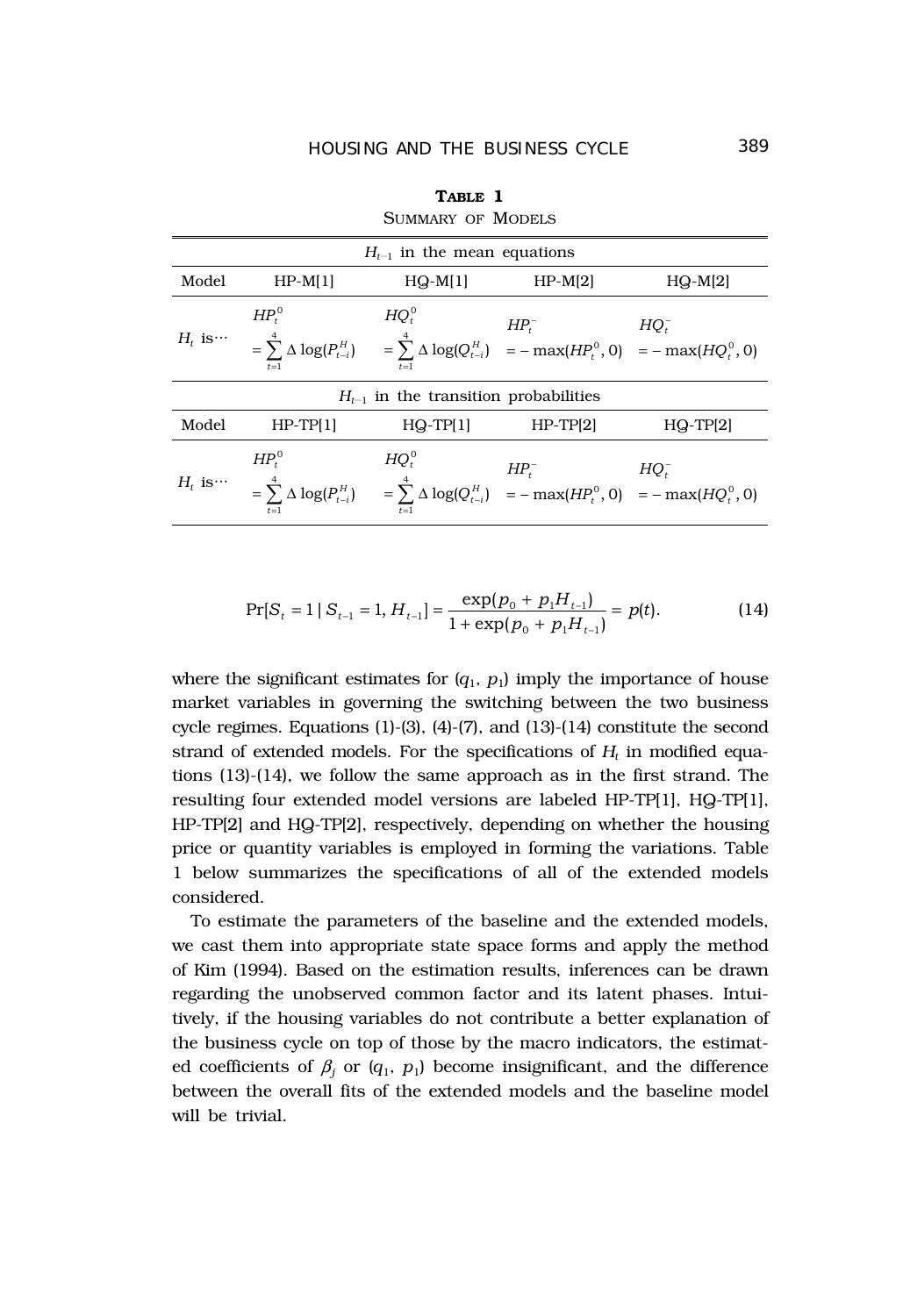## **III. Empirical Results**

#### *A. Data*

To estimate the baseline model, we use the following three macro series of the UK: real GDP, real private consumption expenditures, and gross fixed capital formation spanning from 1956:Q2 to 2011:Q4. All these are available as seasonally adjusted volume indices from the OECD statistical warehouse. The raw series are transformed into logs, and used as  $y_{ij}$ s. We run the ADF and Phillip-Perron tests for unit roots and the Johansen test for the co-integration. The results support the presence of a common stochastic trend among the three series, which justifies the specification of the mean equations (1) to (3). As the housing quantity variable, the volume of new housing construction output in both the public and private sectors is used. This series is available from the Office for National Statistics in seasonally adjusted form.2 The house price we use is the nominal Nationwide House Price Index available from 1952:Q2 on.3 The CPI deflates the nominal index into real terms. We opt to use the year-on-year growth in the two housing sector variables4 due to the seasonality of the real housing price series, which appears to remain even after seasonal adjustment.

Figure 1 plots the real house price and the new housing construction, along with the UK recession periods identified by the Economic Cycle Research Institute. Overall, the two series exhibit considerable declines prior to historical recessions, up until the two exceptions where the new housing construction and the real house price series fail to give early warning signals for the 1973:Q4-1975:3 and the 1979:Q3-1981:Q2 recessions, respectively. At any rate, the historical relation between the housing sector variables and the business cycle chronology provides us with enough motivation to delve into their roles in the housing-business cycle relations.

<sup>2</sup> The link is http://www.ons.gov.uk/ons/publications/re-reference-tables. html?edition=tcm%3A77-283308.

<sup>3</sup> The link is http://www.nationwide.co.uk/hpi/datadownload/data\_download. htm.

<sup>4</sup> We use the X-11 routine in Eviews 5.0 to remove the seasonality in the new housing construction, but the resulting series still shows a considerable degree of seasonality.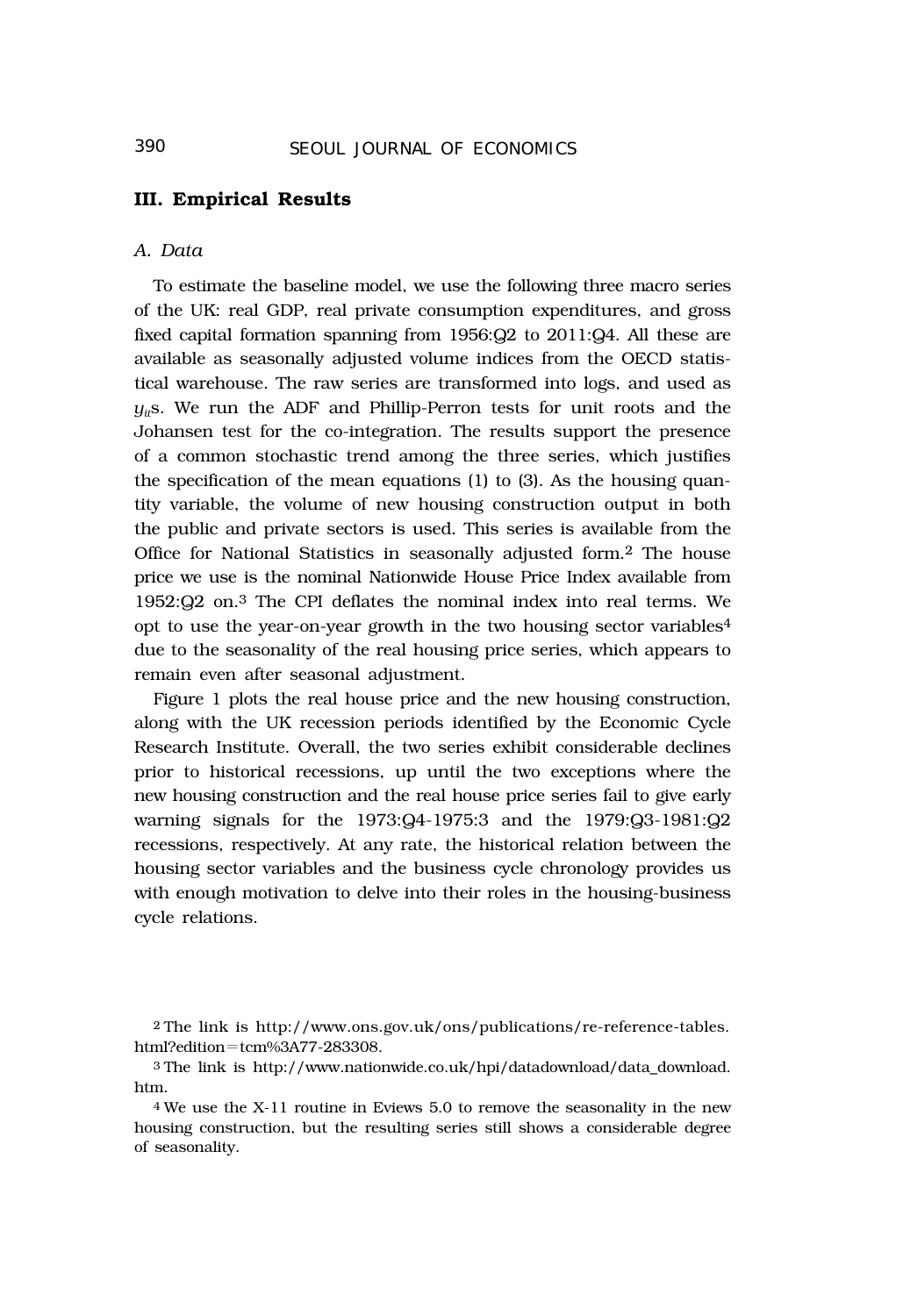

HOUSING VARIABLES AND THE RECESSION PERIODS5

#### *B. Estimation Results: Baseline Model*

The baseline model has a decent fit to the data in terms of overall economic activity and support the presence of two distinctive phases in the UK business cycle. We only provide a graphical summary of the estimation results because our detailed results for the baseline model are not our main interest at this juncture.6 In Panel (a) of Figure 2, the

<sup>5</sup> The two housing market series are the one-quarter lags of their year-on-year growth rates.

<sup>6</sup> The full estimation results for the baseline model are available from the authors upon request.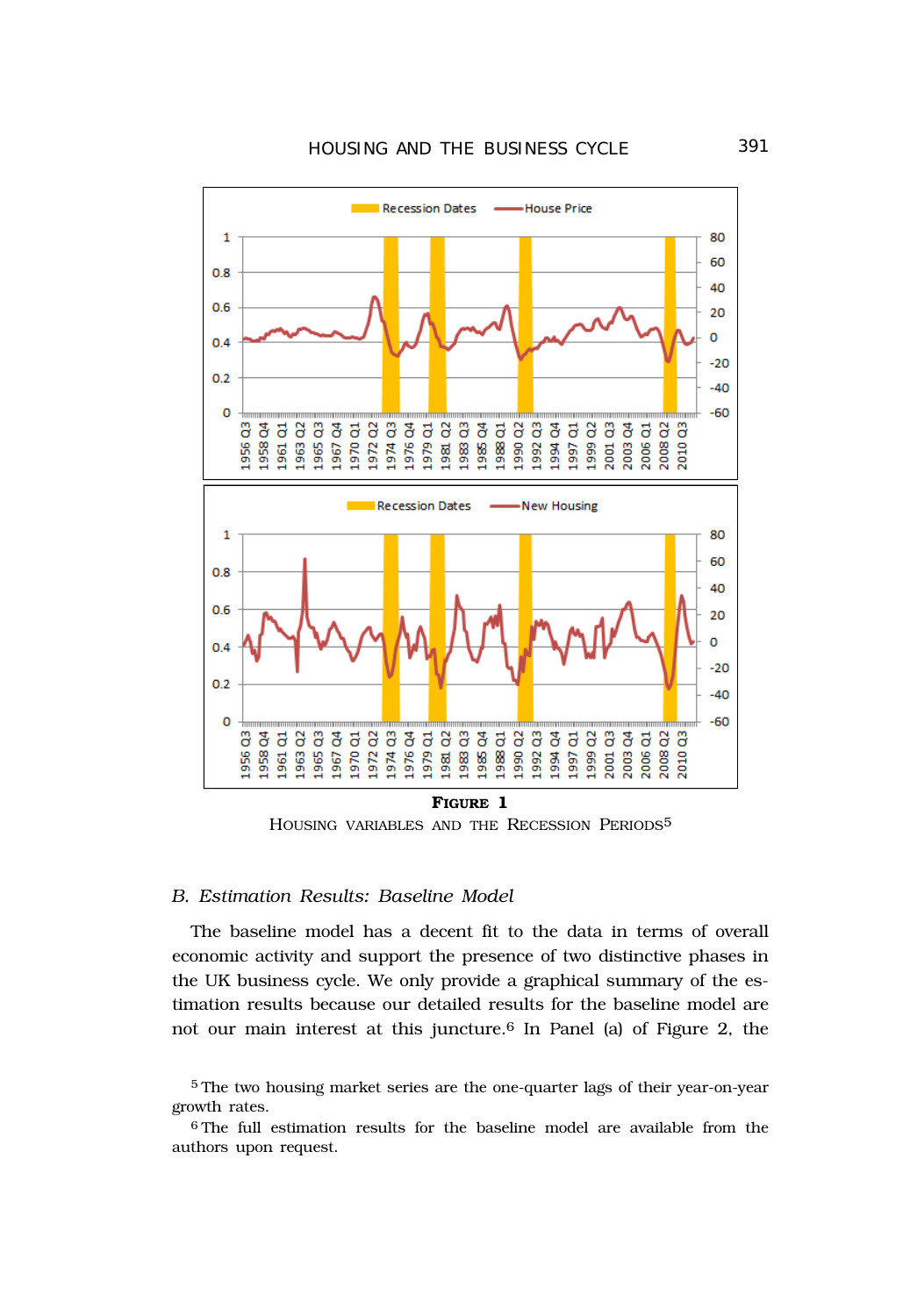







(c) Transitory Component

**FIGURE 2** ESTIMATION RESULTS FOR THE BASELINE MODEL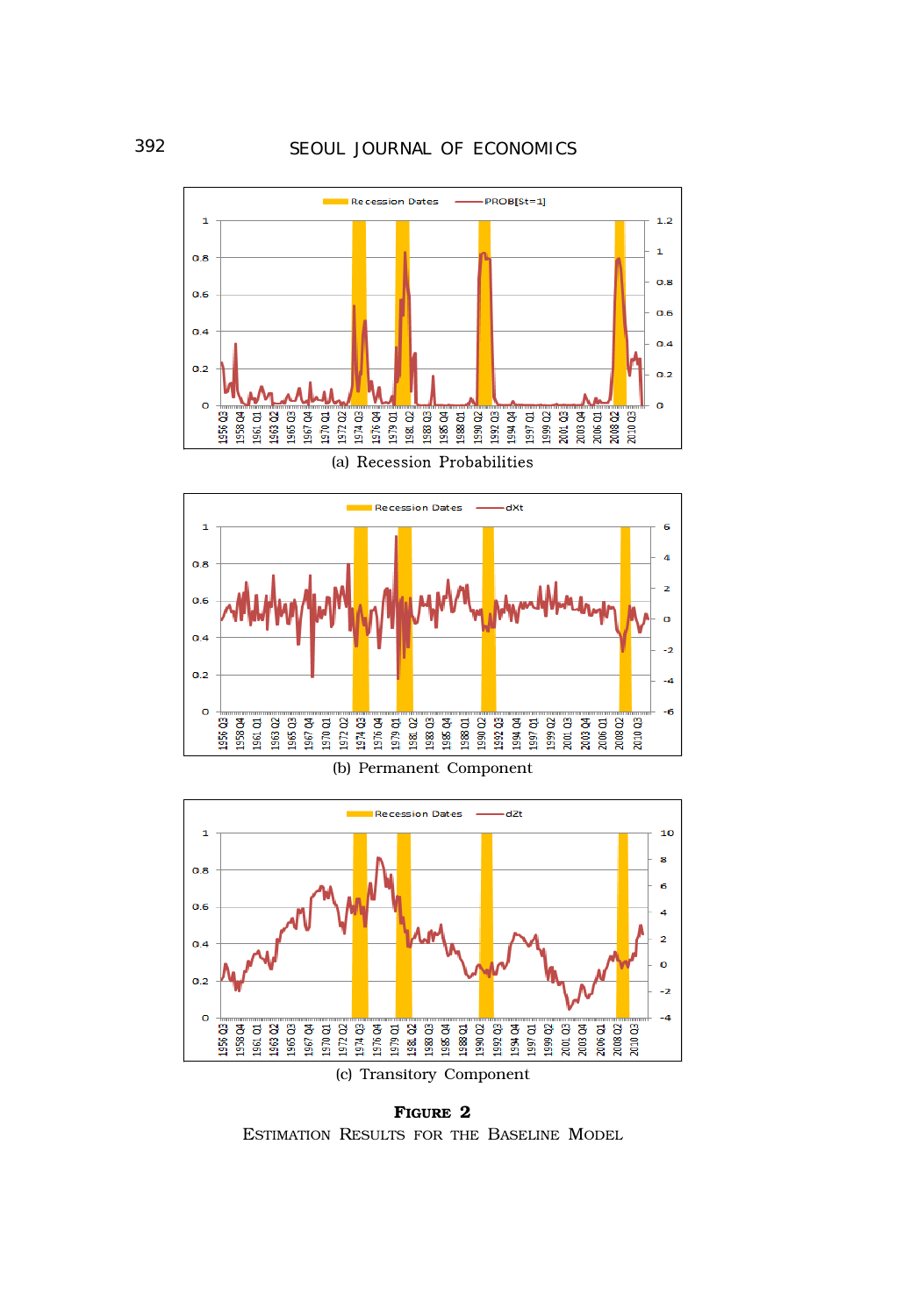filtered estimates of the recession probabilities (solid line) are plotted against the recession periods (shaded). As can be seen, the recession probabilities increase substantially around the onset of recessions and decreases toward the end of recessions. Moreover, Panels (b) and (c) show that the recession periods are marked with or are proceeded by the declines in either of the two common components, except for the "false alarm" signaled by the permanent component in 1966:Q3. Hence, Figure 2 provides a reasonable description of the actual UK business cycle and exhibit sensible benchmark results for further analyzing the role of housing sector variables.

#### *C. Estimation Results: Housing Variables in the Mean Equations*

Having confirmed the decent fit of the baseline model, we examine the effects of the housing sector variables on the business cycle. Table 2 shows the key estimates of the baseline model and the four models of the first extension, which incorporate the housing market variables in the modified mean equations (10) to (12). The third and fourth columns of Table 2 report the estimates of the HP-M[1] and HQ-M[1] models, respectively, which employ the usual year-on-year growth in the housing sector variables. For the HP-M[1] model, we fail to find strong evidence in support of the importance of the past house price growth on the UK business cycle: although the estimated values of  $\beta$  on the house price growth are statistically significant for consumption and marginally so for output, the other estimates are very similar to those of the baseline model. These results imply that the role of house price growth on the business cycle is limited. The maximized likelihood values convey the same picture: the likelihood test statistic for the null of the baseline model is  $2 \times (433.84 - 431.46) = 4.76$  with a p-value of 19%, thus failing to support the HP-M[1] model as a better alternative to the baseline model. However, turning to the HQ-M[1] model reported in the fourth column, we note that the new housing constructions have significant effects on the business cycle, that is, the  $\beta$  coefficients are sharply estimated for output and consumption. The likelihood ratio statistics for the HQ-M[1] model have a p-value of 1.3, which rejects the baseline model at the 5% significance level and lower. Notably, unlike house price in the HP-M[1] model, the higher growth in housing starts yields a significantly lower estimate of *p*. As a result, the expected duration of the recession phase in the HQ-M[1] model is  $1/(1-0.774)=4.42$  quarters, in comparison to  $1/(1-0.850)=6.67$  quarters in the baseline model. This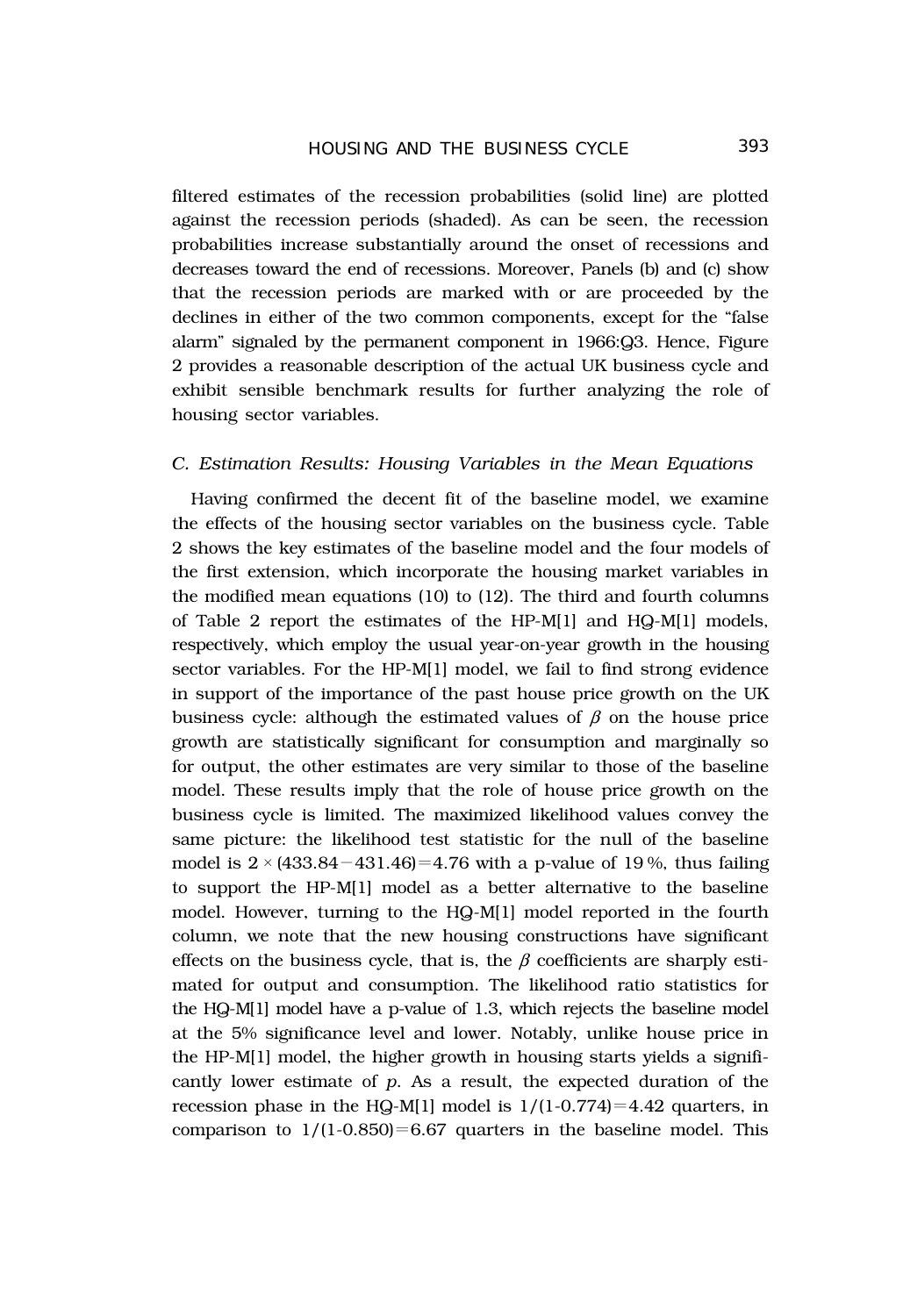|                                  | Model           |                      |                      |                         |                        |  |
|----------------------------------|-----------------|----------------------|----------------------|-------------------------|------------------------|--|
| Para-<br>meters                  | <b>Baseline</b> | Year-on-year growth  |                      |                         | Asymmetric decrease    |  |
|                                  |                 | $HP-M[1]$            | $HQ-M[1]$            | $HP-M[2]$               | $HQ-M[2]$              |  |
| $\boldsymbol{q}$                 | 0.972           | 0.967                | 0.973                | 0.983                   | 0.970                  |  |
|                                  | $(0.015)*$      | $(0.017)*$           | $(0.008)*$           | $(0.009)*$              | $(0.005)*$             |  |
| $\boldsymbol{p}$                 | 0.850           | 0.861                | 0.774                | 0.785                   | 0.802                  |  |
|                                  | $(0.090)*$      | $(0.071)^*$          | $(0.045)^*$          | $(0.016)*$              | $(0.026)*$             |  |
| $\mu_{0}$                        | 0.835           | 0.766                | 0.817                | 0.870                   | 0.873                  |  |
|                                  | $(0.053)*$      | $(0.060)*$           | $(0.041)^*$          | $(0.054)$ *             | $(0.034)^*$            |  |
| $\mu_1$                          | $-0.256$        | $-0.071$             | $-0.296$             | $-0.265$                | $-0.223$               |  |
|                                  | (0.234)         | (0.116)              | (0.172)              | (0.485)                 | (0.149)                |  |
| $\tau$                           | $-0.184$        | $-0.241$             | $-0.241$             | $-0.581$                | $-0.105$               |  |
|                                  | (0.263)         | (0.146)              | (0.146)              | $(0.177)^*$             | $(0.032)*$             |  |
| $\mathcal{V}_2$                  | 1.053           | 1.058                | 1.046                | 1.108                   | 1.054                  |  |
|                                  | $(0.037)^*$     | $(0.040)*$           | $(0.026)*$           | $(0.041)^*$             | $(0.023)*$             |  |
| $\mathcal{V}_3$                  | 1.143           | 1.087                | 1.098                | 1.376                   | 1.454                  |  |
|                                  | $(0.059)*$      | $(0.106)*$           | $(0.061)*$           | $(0.066)*$              | $(0.059)*$             |  |
| $\lambda_2$                      | 1.035           | 1.021                | 0.946                | 1.159                   | 1.158                  |  |
|                                  | $(0.186)$ *     | $(0.222)^{*}$        | $(0.176)^*$          | $(0.219)*$              | $(0.116)^*$            |  |
| $\beta_{\!\scriptscriptstyle Y}$ | N/A             | 0.012<br>$(0.005)*$  | 0.009<br>$(0.004)*$  | $-0.065$<br>$(0.013)*$  | $-0.009$<br>$(0.004)*$ |  |
| $\beta_c$                        | N/A             | 0.014<br>$(0.005)*$  | 0.004<br>(0.004)     | $-0.086$<br>$(0.014)^*$ | $-0.011$<br>$(0.005)*$ |  |
| $\beta_i$                        | N/A             | 0.025<br>(0.017)     | 0.037<br>(0.012)     | $-0.168$<br>$(0.027)^*$ | $-0.056$<br>$(0.010)*$ |  |
| Log-LKHD                         | $-433.84$       | $-431.46$<br>[0.190] | $-428.43$<br>[0.013] | $-420.79$<br>[0.000]    | $-427.21$<br>[0.004]   |  |

**TABLE 2** KEY ESTIMATES FOR THE EXTENDED MODELS (1)

Note: Standard errors are in parentheses, and p-values are in square brackets. Here, "\*" denotes significance at the 5% level.

result, in turn, implies that, the span of the recession phase would have been shorter by half a year on average had it not been for the historical fluctuations in the new housing starts. All in all, the results in Table 1 corroborate the claim of Leamer (2007), which highlights the importance of housing quantity variables but not house price.

For the results of the HP-M[2] and HQ-M[2] models, which employ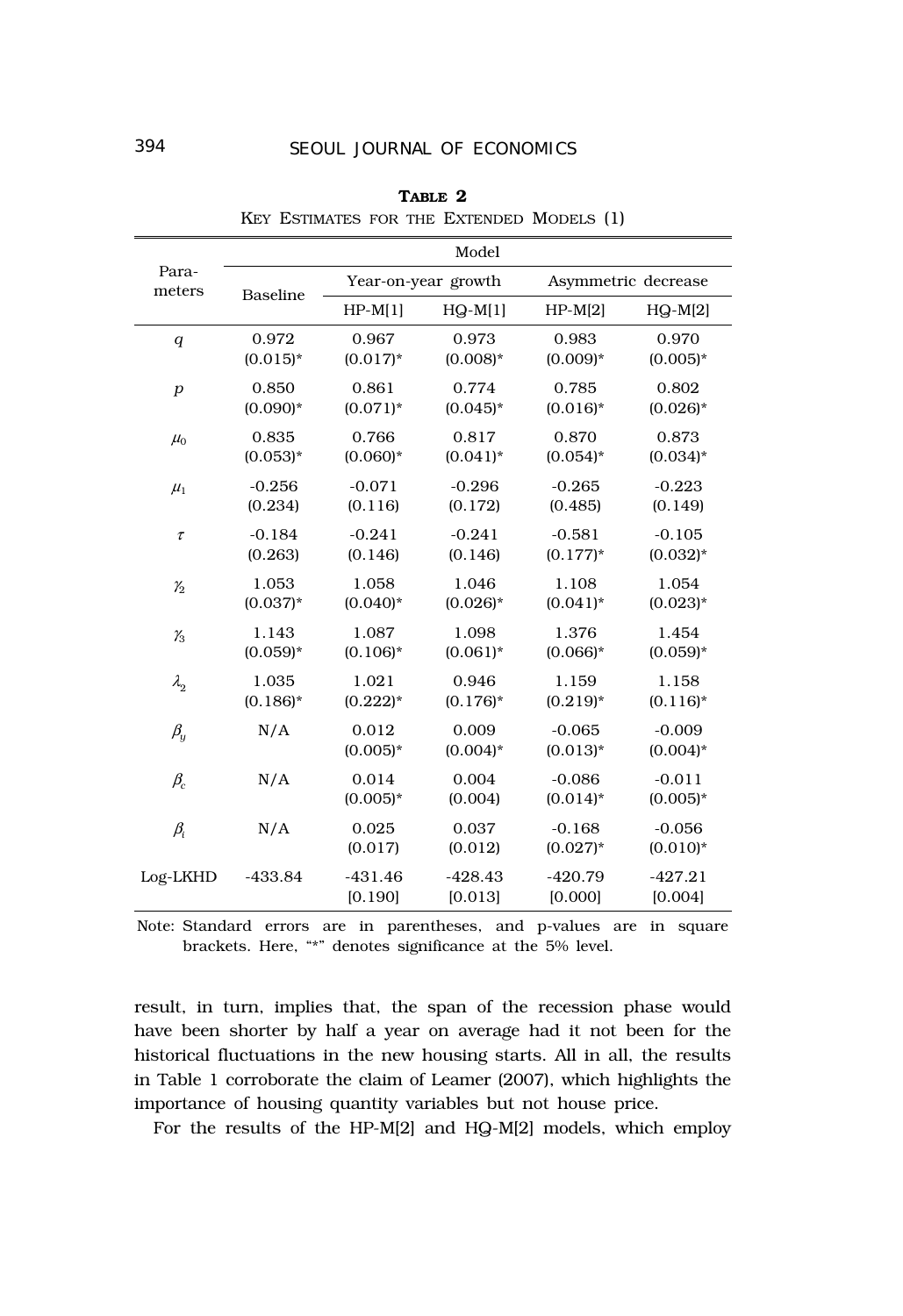the asymmetric decreases in the housing sector variables, the most conspicuous finding is that the asymmetric house price decreases in the HP-M[2] model have very significant effects on the business cycle. This means that all values of  $\beta$  are significantly estimated with correct  $(-)$  signs and considerable magnitudes, thus implying that the large asymmetric decreases in house price lead to slower subsequent growth in all three individual indicators. In particular, the largest effect of the house price decrease is on investment, followed by consumption and then output. The decreases in asymmetric house price also affect the transitory component of the business cycle. Once we account for the negative effects of asymmetric decreases in house prices on the macro indicators, the temporary pluck in the business cycle is now sharply estimated, unlike in the baseline and the HP-M[1] models. Reflecting all these results, the likelihood ratio statistic for the HP-M[2] model has a p-value of virtually 0, which clearly rejects the baseline model at any practical level of significance.

Meanwhile, for the HQ-M[2] model, we find that its likelihood value is far smaller than that of the HP-M[2] model, but the estimation results are qualitatively similar, that is, once the asymmetric decreases in new housing starts are accounted for, the growth rates of three macro indicators are lower than the opposite, and the temporary pluck in the business cycle is again sharply estimated. Although the formal comparison of the two models is more complicated and requires a Bayesian model selection approach, we can make a firsthand argument for the HP-M[2] model over the HQ-M[2] based on the large difference in their likelihood values and the corresponding p-values of the likelihood ratio statistics.

Thus, from the results in Table 2, we can draw the following interim conclusions on the role of the housing sector variables: i) the usual year-on-year growth in the housing price variable does not contain useful information regarding the UK business cycle; ii) in contrast, the growth in the housing quantity variable helps explain the business cycle beyond the three macro indicators; and iii) measured in terms of asymmetric decreases, house price significantly affects the evolution of the UK business cycle, probably more than the house quantity does in view of the maximized likelihood values.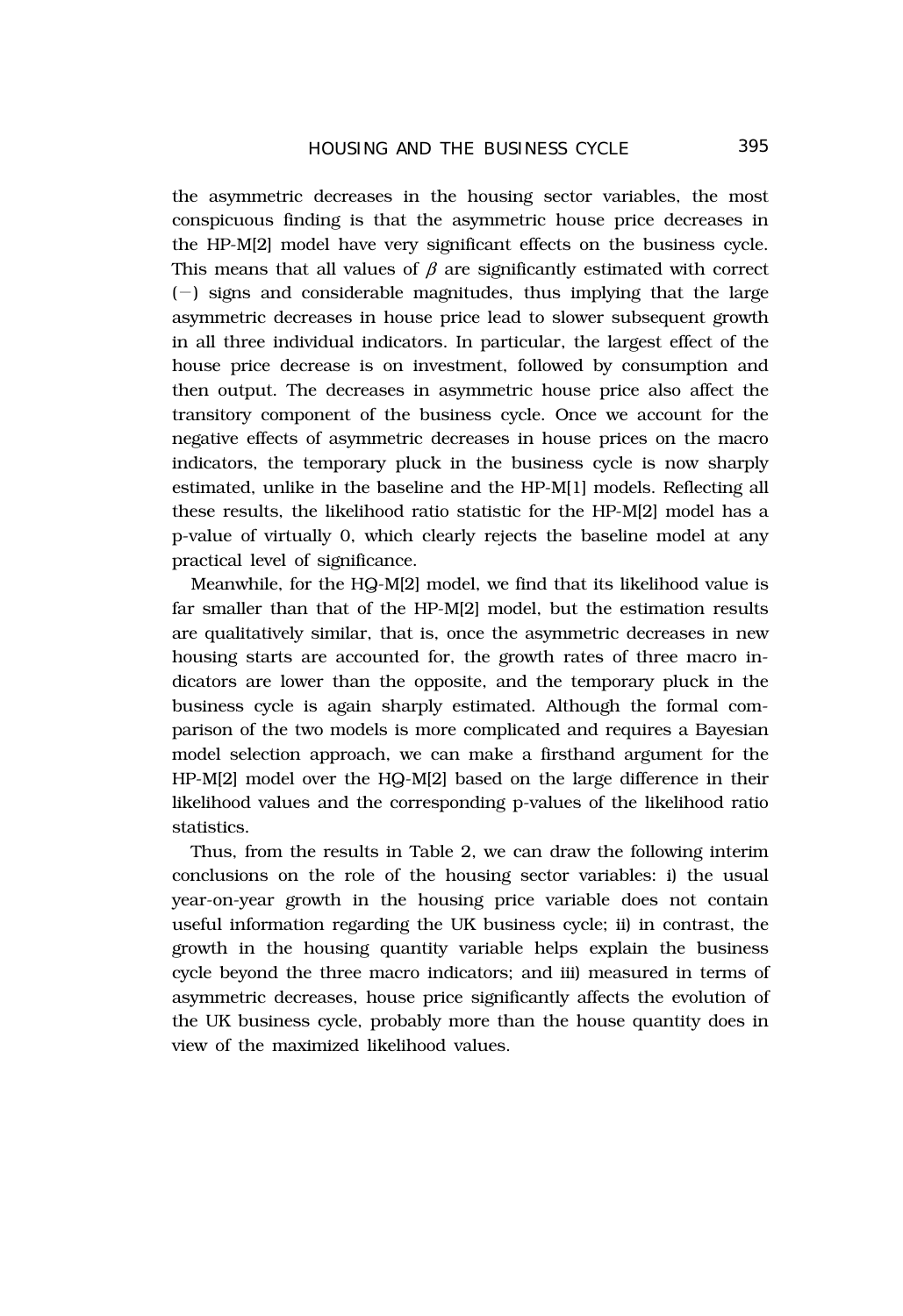# *D. Estimation Results: Housing Variables in the Transition Probabilities*

Table 3 reports the key results for the second strand of extended models, in which the transition probabilities are dependent upon the housing sector variables. The performances of the HP-TP[1] and HQ-TP[1] models, which employ the usual year-on-year growth in the housing price and quantities, respectively, are shown in the third and fourth columns. For the HP-TP[1] model, we find some evidence that house price growth over the previous year affected the transition of the UK business cycle between the two phases. This means that, according to the significant estimate of 0.365 for  $q_1$ , if the economy is currently in expansion, higher house price growth in the previous period significantly raises the probability of a continued expansion (or equivalently, significantly lowers that of switching to a recession) in the next period. The importance of house price growth is also reflected in the likelihood ratio test statistic with a p-value of 0.034, which rejects the null of the baseline mode in favor of the HP-TP[1] model as an alternative. Thus, looking at the results for the HQ-TP[1] model, we obtain stronger support for the importance of housing quantity variables for the transitions between the business cycle phases. Specifically, the estimated coefficients  $q_1$  and  $p_1$ show that a higher growth in the new housing starts significantly raises the probability of back-to-back expansions and lowers the probability of back-to-back recessions. Furthermore, the likelihood ratio statistic rejects the null of the baseline in favor of the HQ-TP[1] model virtually at any level of significance. Therefore, the results for the HP-TP[1] and the HQ-TP[1] models support the notion that the housing quantity variable can serve as a better signal for the evolution of the business cycle: those in new housing starts affect which phases will prevail in the next period whether the economy is in expansion or recession, whereas the movements in housing price are useful mainly when the economy is currently in expansion.

We then move on to the results for the HP-TP[2] and HQ-TP[2] models, which employ the asymmetric decreases in the housing sector variables. The most conspicuous finding is that the fits of the two models are comparable to those of their counterparts estimated with the usual year-onyear growth in housing variables. For example, the HP-TP[1] and the HP-TP[2] models yield the estimates of  $q_1$  with similar magnitudes (but with opposite signs) and virtually identical goodness-of-fit values (measured by the likelihood values). Likewise, the HQ-TP[1] and HQ-TP[2]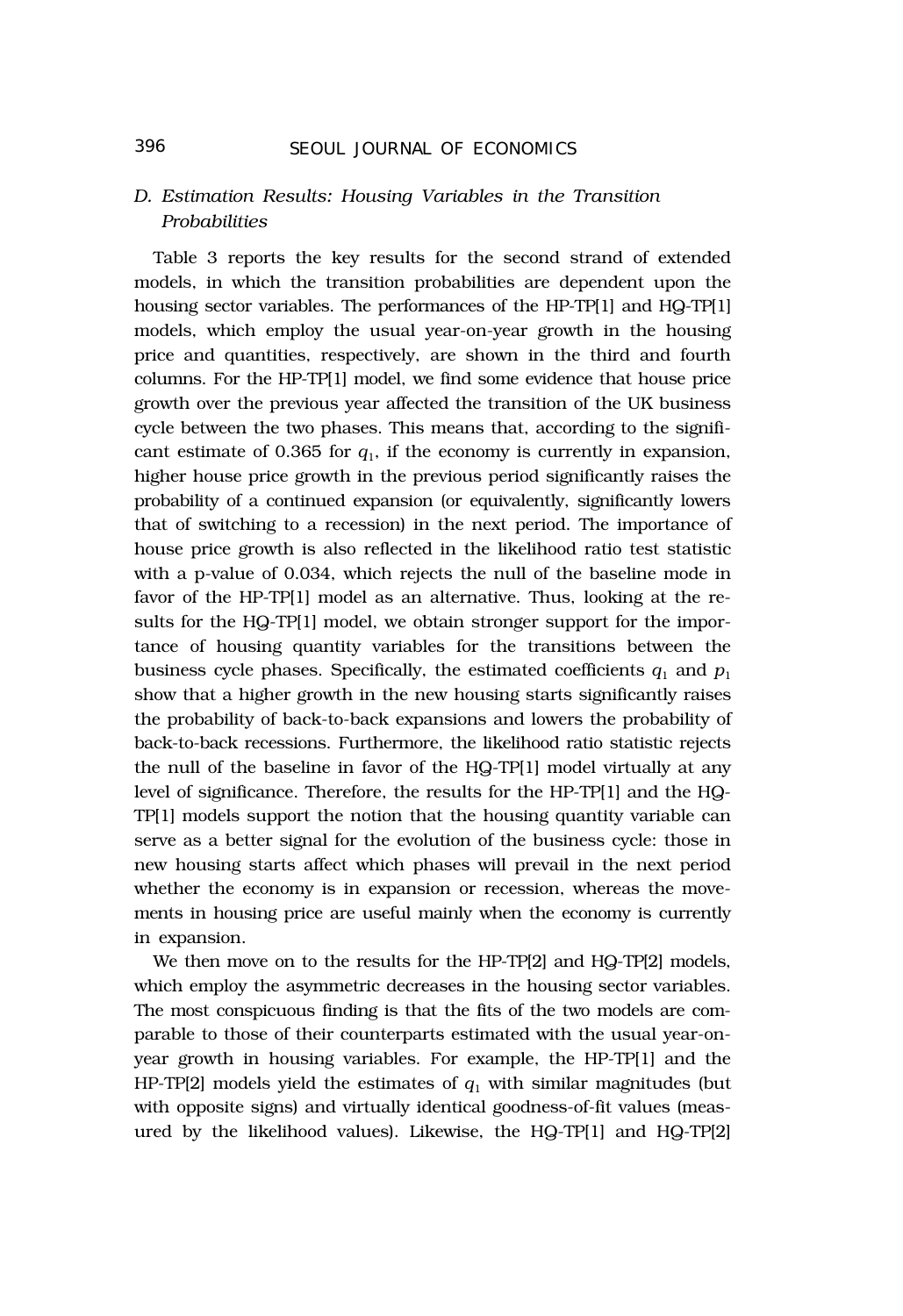|                 | Model       |                      |                     |                         |                         |  |
|-----------------|-------------|----------------------|---------------------|-------------------------|-------------------------|--|
| Para-<br>meters | Baseline    | Year-on-year growth  |                     | Asymmetric decrease     |                         |  |
|                 |             | $HP-TPI1$            | $HQ-TP[1]$          | $HP-TP[2]$              | $HQ-TP[2]$              |  |
| $q_0$           | 3.562       | 3.898                | 4.351               | 4.511                   | 5.461                   |  |
|                 | $(0.556)^*$ | $(0.202)*$           | $(0.202)^{*}$       | $(0.322)^{*}$           | $(0.322)^{*}$           |  |
| $p_0$           | 1.741       | $-1.165$             | $-0.933$            | 1.302                   | $-2.980$                |  |
|                 | $(0.705)*$  | (1.206)              | (1.206)             | (1.220)                 | (1.220)                 |  |
| q <sub>1</sub>  | <b>NA</b>   | 0.365<br>$(0.092)*$  | 0.134<br>$(0.092)*$ | $-0.380$<br>$(0.112)^*$ | $-0.185$<br>$(0.112)^*$ |  |
| $p_1$           | <b>NA</b>   | $-0.194$<br>(0.112)  | $-1.657$<br>(0.112) | 0.013<br>(0.089)        | 1.855<br>(0.089)        |  |
| $\mu_0$         | 0.835       | 0.810                | 0.839               | 0.833                   | 0.836                   |  |
|                 | $(0.053)*$  | $(0.042)^{*}$        | $(0.054)$ *         | $(0.049)*$              | $(0.049)*$              |  |
| $\mu_1$         | $-0.256$    | $-0.355$             | $-0.165$            | $-0.304$                | $-0.1724$               |  |
|                 | (0.234)     | $(0.171)^*$          | (0.105)             | (0.195)                 | (0.195)                 |  |
| $\tau$          | $-0.184$    | $-0.002$             | $-0.001$            | $-0.023$                | $-0.001$                |  |
|                 | (0.263)     | (0.061)              | (0.023)             | (0.072)                 | (0.072)                 |  |
| $\mathcal{V}_2$ | 1.053       | 1.083                | 1.081               | 1.063                   | 1.082                   |  |
|                 | $(0.037)*$  | $(0.057)^*$          | $(0.050)*$          | $(0.046)*$              | $(0.046)*$              |  |
| $\gamma_{3}$    | 1.143       | 1.139                | 1.137               | 1.137                   | 1.139                   |  |
|                 | $(0.059)*$  | $(0.065)*$           | $(0.076)*$          | $(0.065)*$              | $(0.065)*$              |  |
| $\lambda_{3}$   | 1.035       | 1.035                | 1.039               | 1.029                   | 1.041                   |  |
|                 | $(0.186)^*$ | $(0.174)^*$          | $(0.101)^*$         | $(0.174)^*$             | $(0.174)^*$             |  |
| Log-LKHD        | $-433.84$   | $-430.46$<br>[0.034] | 425.12<br>[0.000]   | 430.07<br>[0.032]       | 425.63<br>[0.000]       |  |

**TABLE 3** KEY ESTIMATES FOR THE EXTENDED MODELS (2)

Note: Standard errors are in parentheses, and p-values are in square brackets. Here, "\*" denotes significance at the 5% level.

models also yield qualitatively and quantitatively similar estimates of  $(q_1, p_1)$ , and indistinguishable goodness-of-fit values. These results, in turn, imply that most of the useful information the housing sector variables provide for the upcoming business cycle phases are contained in their decreases rather than their increases. Another finding to note is that the goodness of fit of the HQ-TP[1] and HQ-TP[2] models, which employ the housing quantity variable, is better than those of their counterparts (*i.e.*, the HP-TP[1] and HP-TP[2] models), which employ the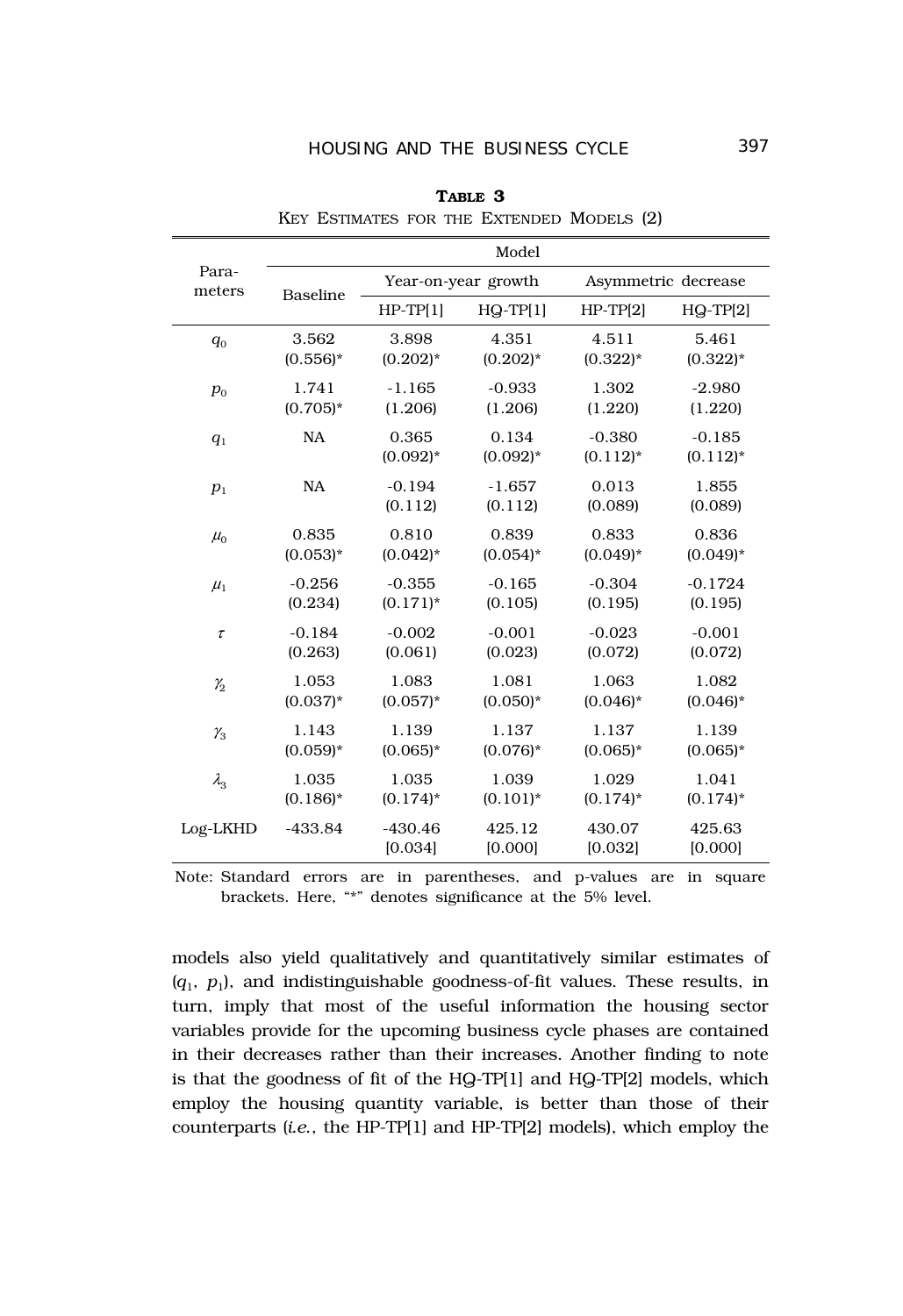housing price variable in terms of maximized likelihood values and the additional significance of the estimated  $p_1$  coefficients.

From the discussion of the results in Table 3, another set of interim conclusions can be drawn about the role of the housing sector variables: i) UK housing sector variables contain useful information regarding the switching in the business cycle phases; ii) housing quantity helps predict the upcoming business cycle phases better than housing price; and iii) for the price and the quantity variables alike, useful information is contained in their decreases not increases.

#### **IV. Conclusion**

This paper investigates the importance of the housing-business cycle relation in the UK. We address this issue by examining whether housing market variables contain additional information that can better explain the overall business cycles beyond what is done by a set of macro indicators. Our point of departure is to construct and estimate a baseline Markov-switching common factor model, which we extend by incorporating housing price and quantity variables. In the first extension, the growth rate of housing variables directly enters the mean equations of individual macro indicators. The second extension allows the housing variables to affect the transition probabilities between expansions and recessions.

The results for the first strand of extended models provide mixed support for the claim of Leamer (2007) who reported that although the usual hosing price growth does not contain useful information regarding the UK business cycle, that in the housing quantity variable helps explain the business cycle beyond the three macro indicators. However, if measured in terms of asymmetric decreases, the house price variable significantly affects the evolution of the UK business cycle, probably more than house quantity. For the second extension, the results provide stronger support for the role of housing quantity in governing the transitions between recession and expansion phases: the movements in the new housing starts provides useful information regarding the phase that will prevail in the next period regardless of the current phase, but those in housing quantity turn out to be useful in this regard only when the economy is currently in the expansion phase.

Strictly speaking, we do not aim to establish the causal relations between housing sector and economic activities. Nevertheless, we believe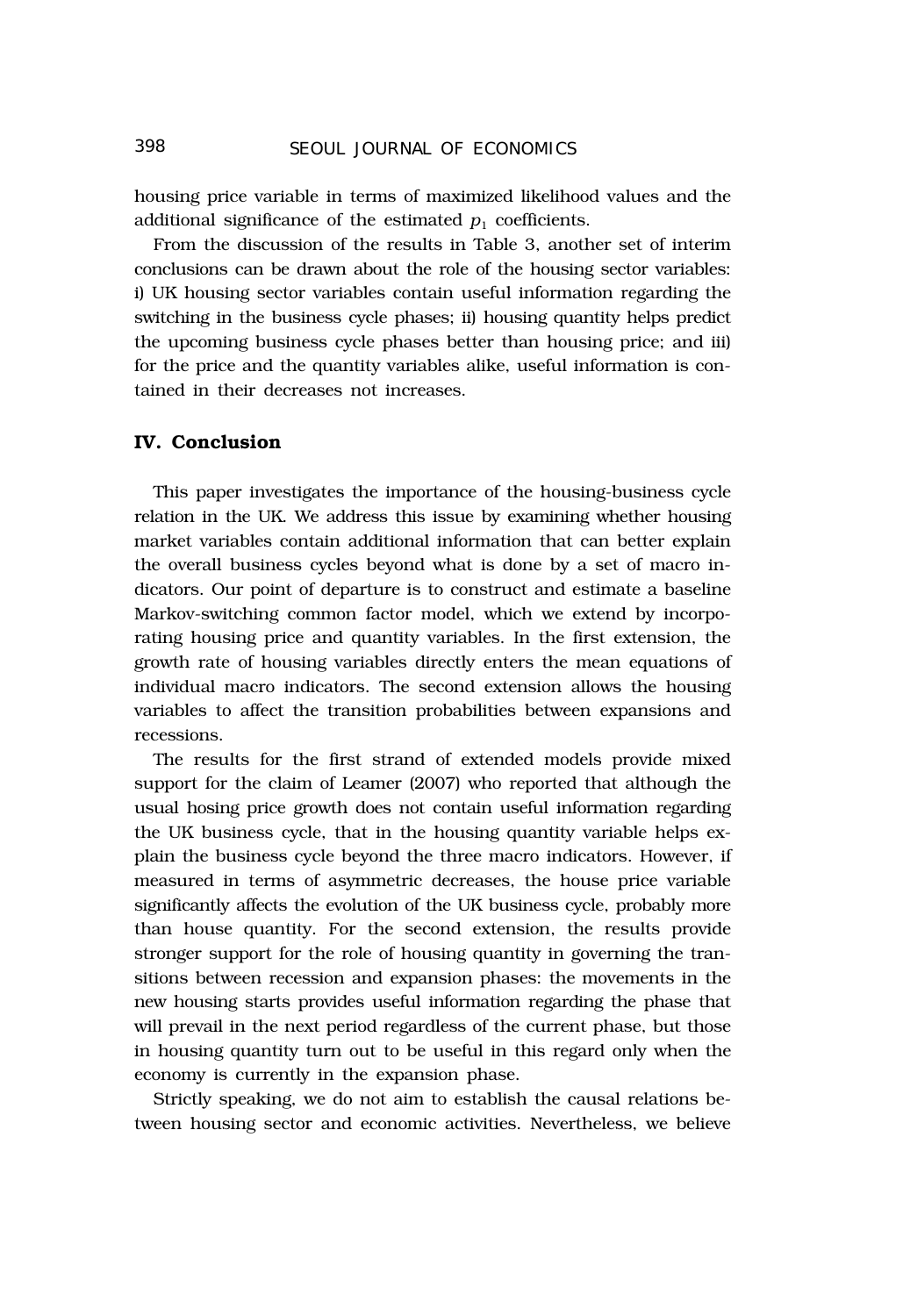that our results are substantial, especially with regard to the significant role of asymmetric house price decreases are mainly associated with housing collateral or credit channels, as argued by Muellbauer and Murphy (2008). Furthermore, in view of the span of the data used, this asymmetric effect may well be observed when the housing price drops significantly, *i.e.*, a period of severe recession accompanied by a huge price drop similar to the recent Great Recession. We plan to extend the present paper towards identifying such causal relations in subsequent research.

(*Received 16 July 2013; Revised 1 November 2013; Accepted 4 November 2013*)

## **References**

- Alvarez, L. J., G. Bulligan, A. Cabrero, and Stahl, H. Housing Cycles in the Major Euro Area Countries. Banque de France, Working papers No. 16, 2009.
- Alvarez, L. J. and Cabrero, A. Does Housing Really Lead the Business Cycle?. Banco de Espana Working Papers No. 1024, 2010.
- Aoki, K., J. Proudman, and Vlieghe, G. "House Prices, Consumption, and Monetary Policy: A Financial Accelerator Approach." *Journal of Financial Intermediation* 13 (No. 4 2004): 414-35.
- Cochrane, J. H. "Permanent and Transitory Components of GNP and Stock Prices." *Quarterly Journal of Economics* 109 (No. 1 1994): 241-63.
- Davis, Morris A. and Heathcote, J. "Housing and the Business Cycle." *International Economic Review* 46 (No. 3 2005): 751-84.
- Fama, E. F. "Transitory Variation in Investment and Output." *Journal of Monetary Economics* 30 (No. 3 1992): 467-80.
- Filardo, A. J. "Business-Cycle Phases and Their Transitional Dynamics." *Journal of Business and Economic Statistics* 12 (No. 3 1994): 299-308.
- Friedman, M. "The Plucking Model of Business Fluctuations Revisited." *Economic Inquiry* 31 (No. 2 1993): 171-77.
- Hamilton, J. D. "A New Approach to the Economic Analysis of Nonstationary Time Series and the Business Cycle." *Econometrica* 57 (No. 2 1989): 357-84.
- Hori, M., and Shimizutani, S. "Asset Holding and Consumption: Evidence